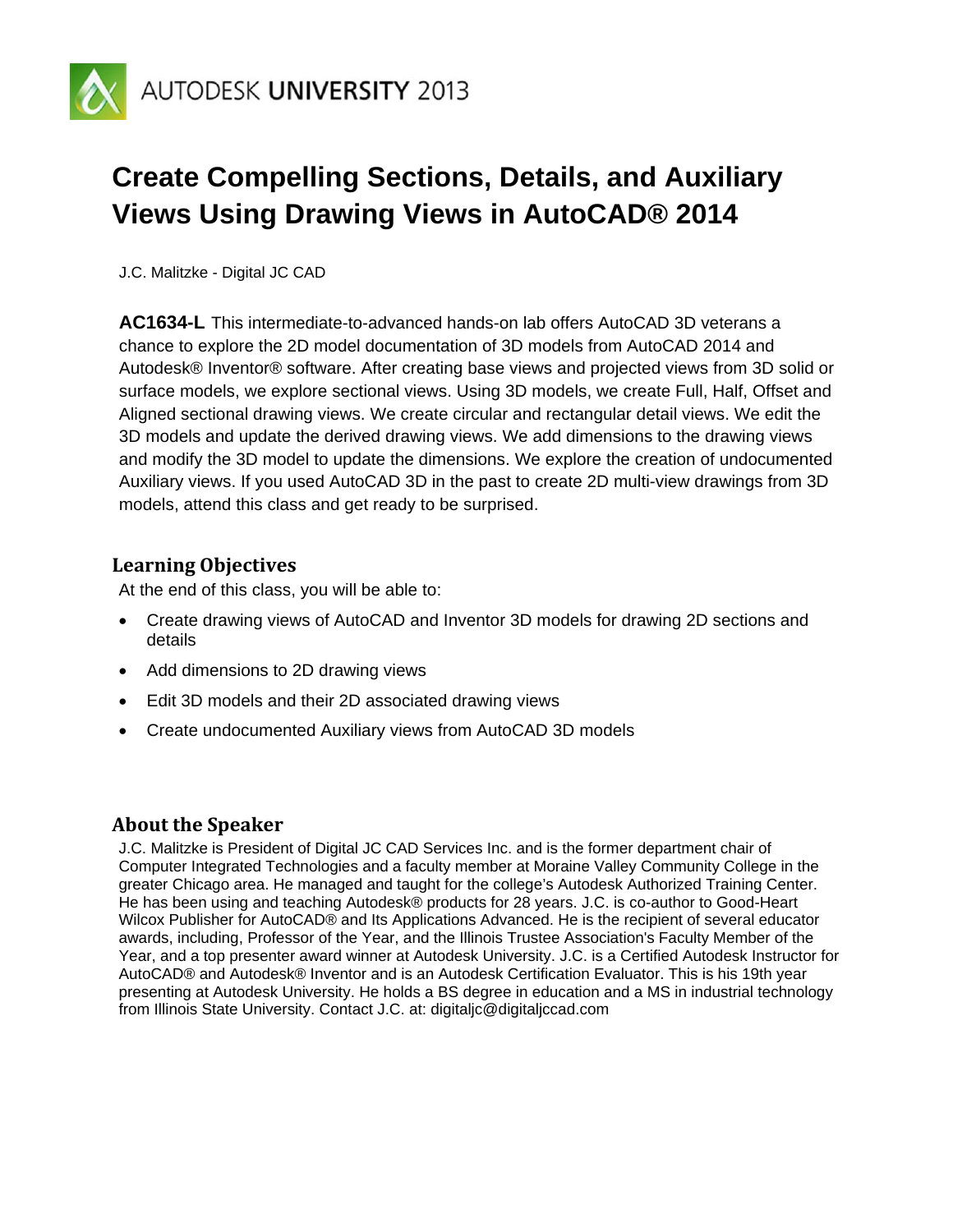# **Portions of this document are copyright by Goodheart-Willcox Company, Inc. and reproduced with permission from the textbook AutoCAD and its Applications--Advanced.**

### **For AutoCAD 2013, 2014**

### **Section Views**

A **section view** shows the internal features of an object along a section line (cutting plane). A section view is projected from an existing view, such as an orthographic top view. The existing view serves as a parent view. To create a section view, you pick points on the parent view to define the section line (cutting-plane line). You can also select an object, such as a line or polyline, to define the section line. Section views are created using the **VIEWSECTION** command. This command can be used to create full, half, offset, or aligned sections from an AutoCAD 3D model or an Autodesk Inventor file.

Section views created with the **VIEWSECTION** command are created in the same paper space layout as other drawing views. Section views are *associative*. A section view is linked to the parent view that creates the section view. As with other types of drawing views, section views are updated automatically when model changes are made if the **VIEWUPDATEAUTO** system variable is set to 1.

By default, a section identifier is placed with the section line and a section view label is placed with the section view when you create the view. The section identifier is automatically incremented when you place additional section views. The text objects used for the section identifier and section view label contain fields that update according to changes made to the section view. The appearance of elements in the section identifier and section view label is controlled by the section view style. A **section view style** defines settings such as the text style and height, direction arrow size and length, and hatch pattern used for sectioning. A section view style is similar to a dimension style and includes similar controls.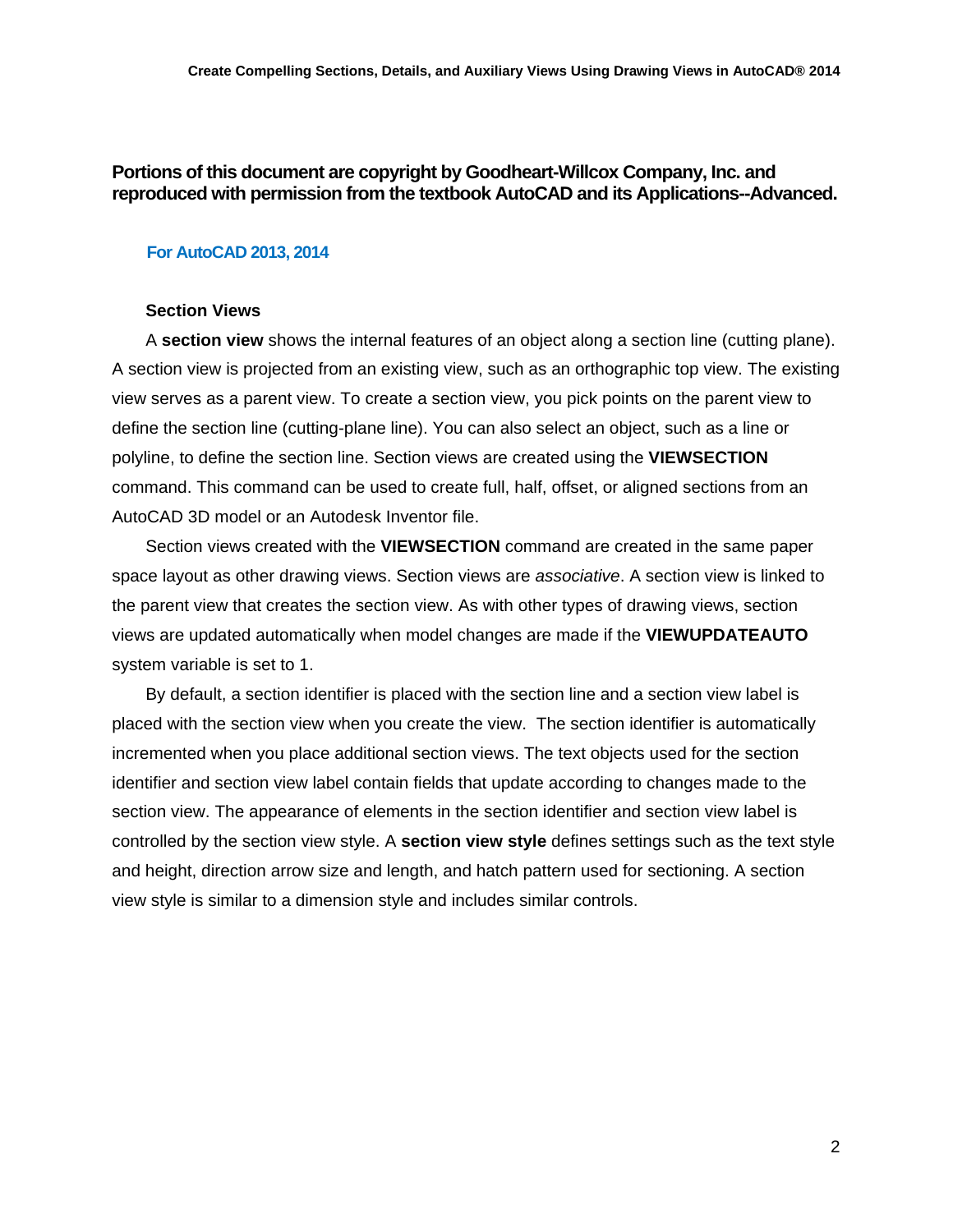# **VIEWSECTIONSTYLE**

The **VIEWSECTIONSTYLE** command is used to create and modify section view styles.

This command accesses the **Section View Style Manager** dialog box.



 Picking the **New…** button allows you to create a new section view style. Picking the **Modify** button opens the **Modify Section View Style** dialog box for the selected style. The tabs in the **New Section View Style** dialog box or the **Modify Section View Style** dialog box are used to make settings for the section identifier, cutting-plane line, section view label, and section line hatching. You can apply, modify, and delete section view styles during the design process or after a section view is created. Develop standards for section views similar to the standards you develop for text and dimensions. Section view styles should follow company or industry standards.

Once created, section views can be edited by editing the section line and editing properties of the section view, such as the hatch pattern used for the section. The following sections discuss techniques for creating and editing section views.

## NOTE

New layers are created by AutoCAD for the drawing view geometry when a section view is created. The section line and section view label are placed on a layer named **MD\_Annotation**. The section pattern is placed on a layer named **MD\_Hatching.**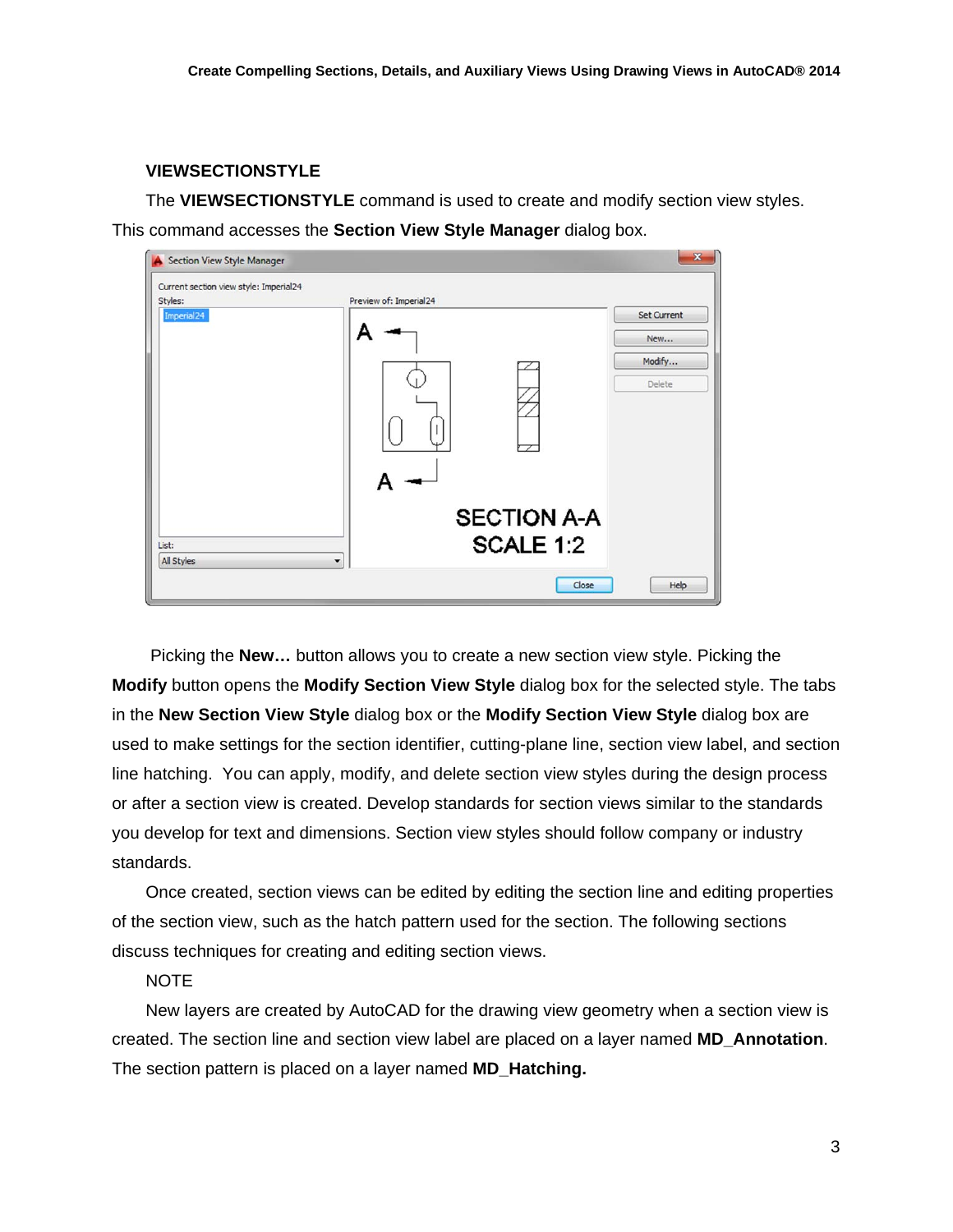### **Full Section**

### **VIEWSECTION**

A full section "cuts" the parent view of the object in half. It is created by making a cut completely through the object.

To create a full section, select the **VIEWSECTION** command and then select the parent view. The parent view can be a base view or a projected view. Next, select the **Type** option and then select the **Full** option. This option can be accessed directly from the ribbon by selecting the **Full** option from the **Section** drop-down list in the **Create View** panel of the **Layout** tab. Once you select the parent view, you are prompted to specify the start point of the section line. Use object snaps and object snap tracking to assist in specifying the start point. Then, drag the cursor and pick the end point of the section line. The section line is created and a preview of the section view is aligned perpendicular to the section line. The dragging direction from the section line determines the viewing direction. Move the section view to the desired location and pick. To break the alignment between views, press the [Shift] key once. To restore the alignment, press the [Shift] key again. When you pick a location for the view, you can select an option or press [Enter] to exit the command. You can adjust options using the **Section View Creation** contextual ribbon tab. You can also use dynamic input or the command line.

 The **Hidden lines**, **Scale**, and **Visibility** options allow you to adjust the display style, scale, and edge visibility. These are the same options available with other types of drawing views. The **Projection** option is used to set the type of projection when creating a section line with multiple segments. The **Orthogonal** option projects the view orthogonally and creates a true projection. This is typically preferred, depending on the orientation of the section line. The **Normal** option projects the view normal to the cutting plane and is preferred for certain section line orientations, such as an angled line used to create an aligned section in accordance with conventional drafting practices. The **Depth** option is used to control the visibility of objects "behind" the section line. When you select this option, a depth line appears at the section line. Hovering over this line and dragging allows you to set the depth of the section view. Objects that are behind the depth line will not be visible in the section view. Selecting the default **Full** option includes all objects within the section view. Selecting the **Slice** option removes all objects behind the section line, creating a thin representation section view. The **Slice** option may be practical for special section view documentations.

The **Annotation** option allows you to enter the text used for the section identifier and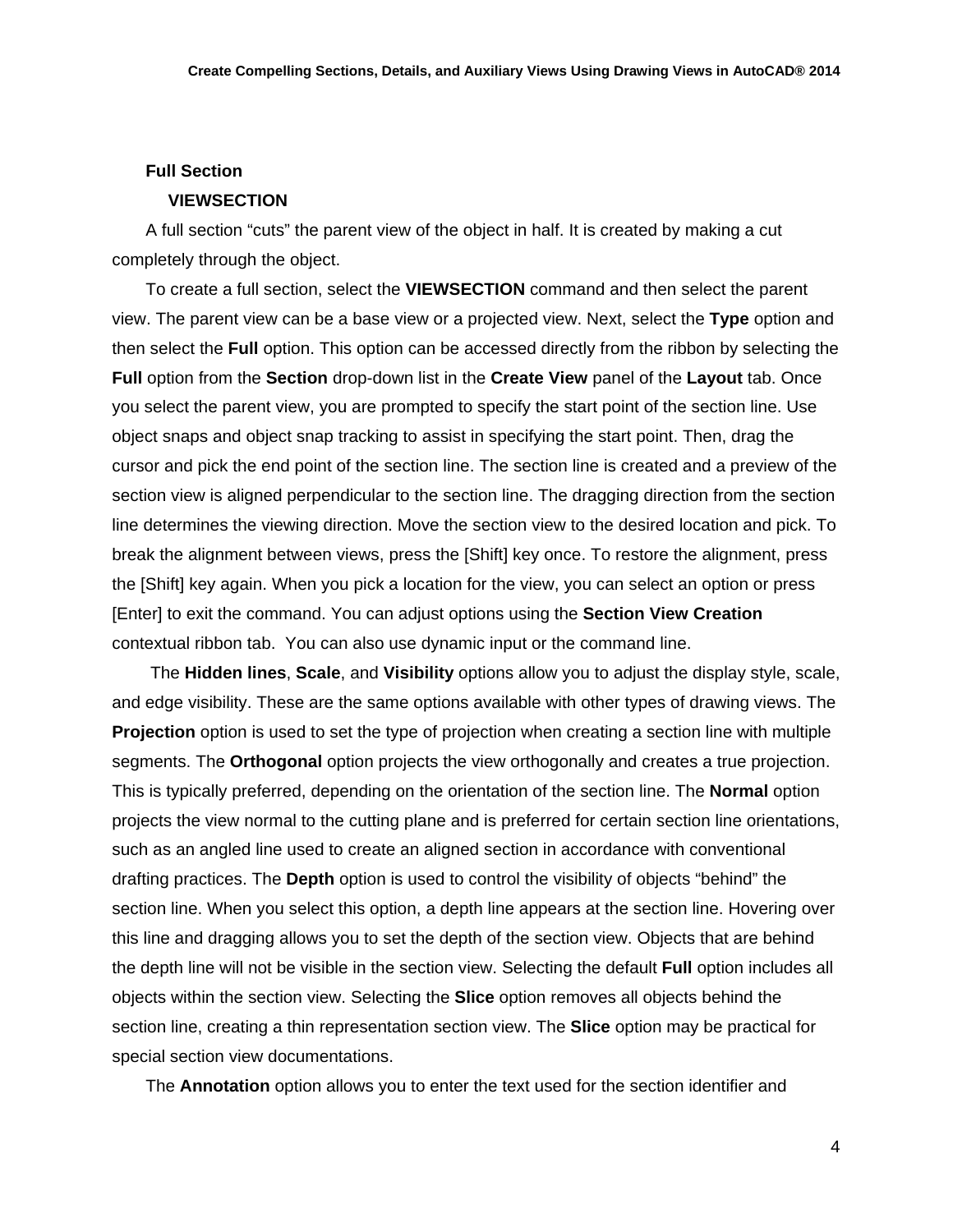specify whether a view label is shown. As previously discussed, the section identifier is automatically incremented when creating additional section views. The **Hatch** option is used to specify whether a hatch pattern is used for the section view. The **Move** option allows you to adjust the location of the view after selecting the initial position. When using this option, you can press the [Shift] key to break the alignment between views.

Section views can be used to create projected views. An isometric view has been created from a full section view to show an isometric representation of the "cut." By default, an isometric view projected from a section view shows the section and inherits the display properties of the parent view.

# **Exercise 1 Full Section**

- 1. Open the drawing **Flanged\_Coupler\_FullSection.dwg.**
- 2. Select the ANSI A layout.
- 3. On the ribbon, select the Layout tab.
- 4. From the Create View panel, create a base view From Model Space as the Top view. Set orientation to Top with Hidden Lines set to visible and hidden lines.
- 5. Create a Full section as the front view.
- 6. Add a projected isometric view projected from the front view.
- 7. Edit the isometric view to shaded with visible lines. Double click on the isometric view and set Hidden Lines to Shaded with visible lines.
- 8. Reset the Scale of all views to **1:4.**
- 9. Double click on the hatch pattern in the front and isometric views Set the hatch scale to **.75.**
- 10. The final drawing is shown below.
- 11. Save the drawing as **Full Section.dwg**

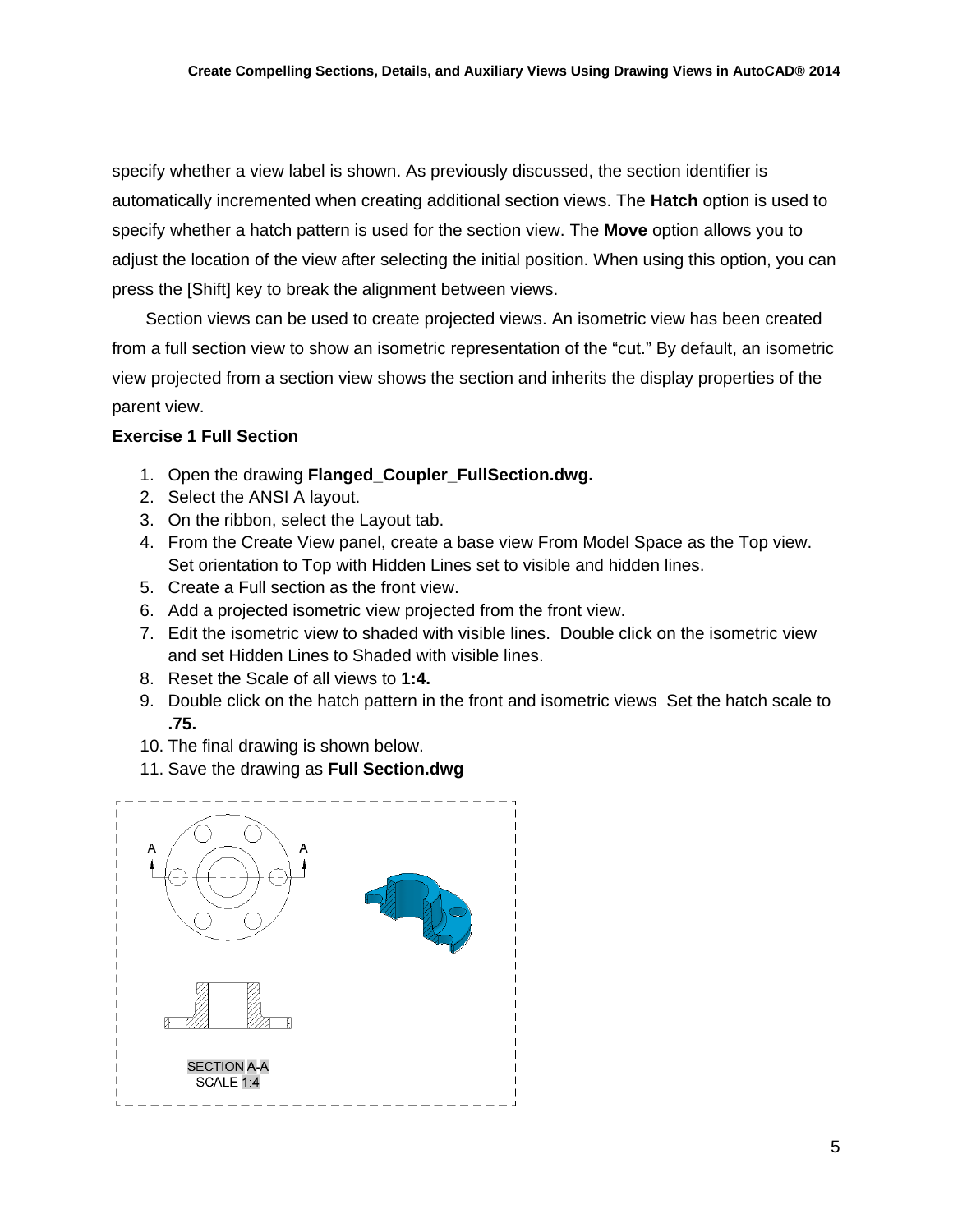### **Exercise 2 Full Section**

An example of using the **Depth** option to adjust a half section is shown below. The full section is created with the section line drawn through the middle of the object. The **Depth** option is selected to move the depth line to the back end of the hole feature. In this case, adjusting the depth of the section line helps clarify the interior detail of the part.

- 1. Open the drawing **SupportBrace.dwg**.
- 2. Select the B-Size layout.
- 3. Create a base view as the top view.
- 4. Create the front view as a Full section view from the top view. Click on the left circle that represents the foot in the top view to use the start point of the section line (cutting plane line). Hint: turn on tracking and object snap tracking to track for objects in the base or parent view for starting the first section lines endpoint.
- 5. Click across the part tracking from the left center circle past the right circle. Place the section line as shown.
- 6. View the preview of the section by moving the section view in-place as shown. The preview will be aligned perpendicular similar to placing drawing views.
- 7. Set the Depth option so the depth line distance turns off the visibility of objects behind the depth line.
- 8. Select a location for the section view and the O.K.
- 9. Create a project isometric view from the Top view.
- 10. Scale the isometric view **1:2.**
- 11. Save the drawing as **SupportBrace\_Finished.dwg**

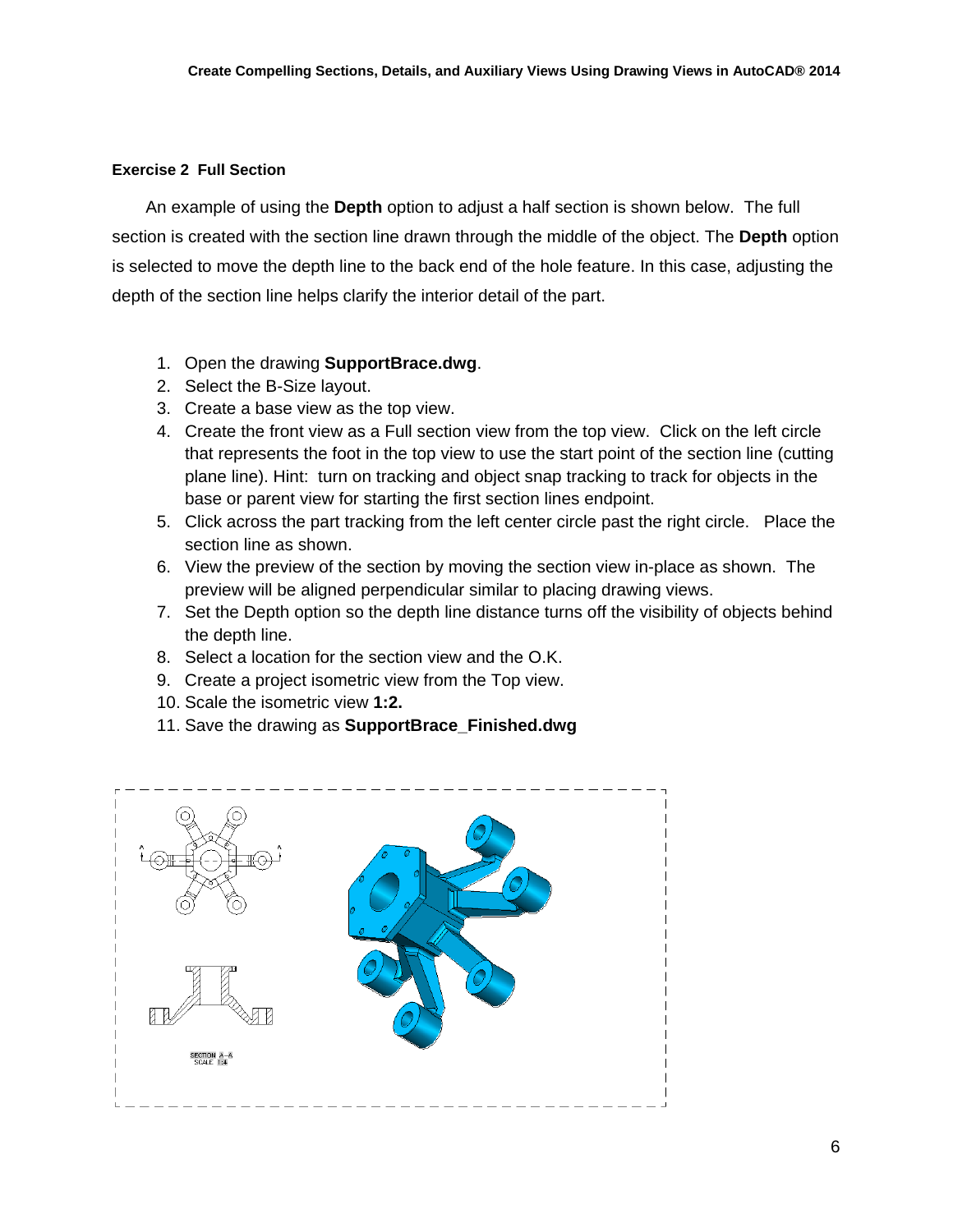# **Half Section VIEWSECTION**

A half section is half of a full section. It represents one-quarter of the object cut away. Half sections are most typically used for symmetrical objects. The half of the object that is not sectioned is usually shown as a solid object with no hidden lines.

To create a half section, select the **VIEWSECTION** command, select the parent view, and access the **Half** option. The option is accessed directly from the ribbon by selecting the **Half** option from the **Section** drop-down list in the **Create View** panel of the **Layout** tab. Three points are required to define the section line. Use object snaps and object snap tracking to assist in specifying each point. If you pick an incorrect point, use the **Undo** option. After drawing the final segment of the section line, pick to locate the view. You can then select an option or press [Enter] to exit the command. You can adjust options using the **Section View Creation** contextual ribbon tab, dynamic input, or the command line. The options are the same as those available when creating a full section.

- 1. Open the drawing **Half\_Section.dwg**.
- 2. Select the ANSI A layout.
- 3. Create a base view as the Top view.
- 4. Create a half section as the front view. Set scale to 1:4.

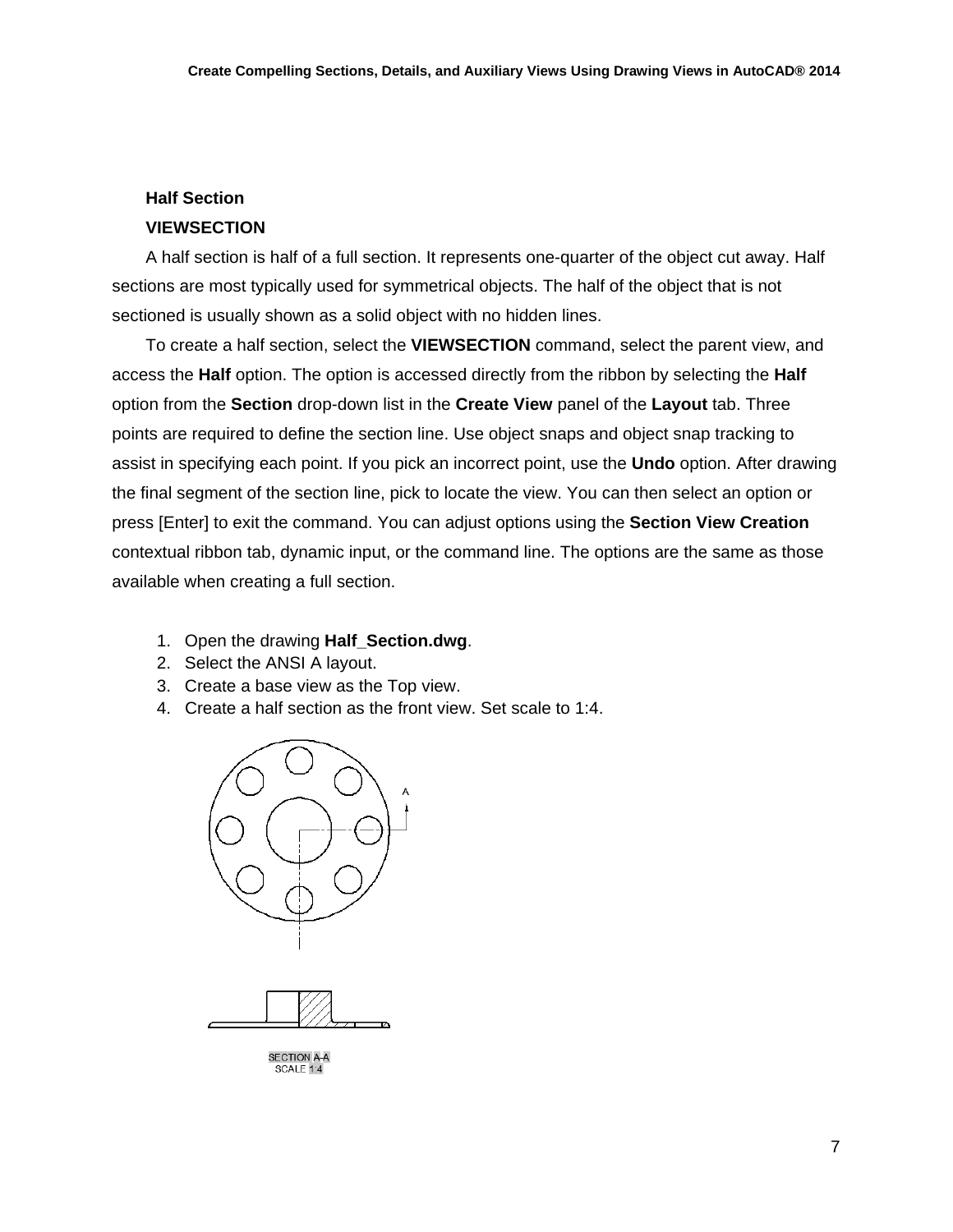- 5. Create the isometric view as shown. Project from the front view.
- 6. Turn on Show/Hide lineweights. If all the drawing views are not currently on the MD\_Visible layer, use Properties to change all drawing views to the MD\_Visible layer. (The visible lines of the part should be wider than the section line and hatch lines).



7. Save the drawing as **Half\_Section-Finished.dwg.**

# **Offset Section VIEWSECTION**

An offset section *shifts* (offsets) the section line to pass through certain features of a part or assembly for better clarification of detail. Typically, the section line consists of several segments drawn through features such as holes and bosses.

To create an offset section, select the **VIEWSECTION** command, select the parent view, and access the **Offset** option. The option is accessed directly from the ribbon by selecting the **Offset** option from the **Section** drop-down list in the **Create View** panel of the **Layout** tab. Then, pick the points to define the section line. Select as many points as needed to define the section. Use object snaps and object snap tracking as needed. If you pick an incorrect point, use the **Undo** option. After drawing the final segment of the section line, select the **Done** option. Then, pick to locate the view. You can then select an option or press [Enter] to exit the command. The options are the same as those available when creating a full section.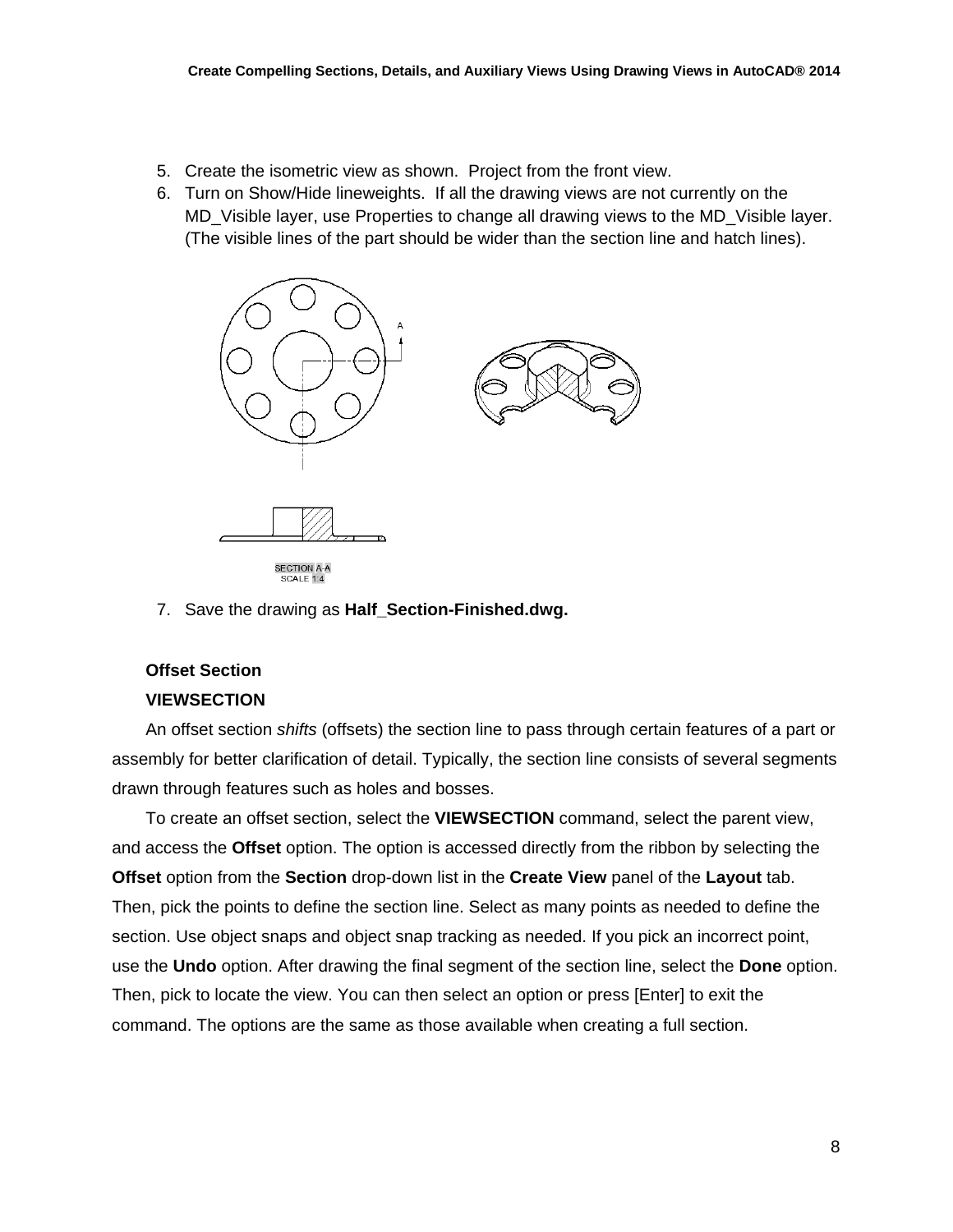- 1. Open the drawing **Offset\_Base\_Section.dwg**.
- 2. Select the ANSI B Layout.
- 3. The top view has been created for you.
- 4. Create an offset section as the front view. Scale is set to 1:8.



- 5. Project from the front view an isometric section view.
- 6. Change the isometric view to shaded with visible lines.
- 7. Edit the isometric view by using **Cut Inheritance. Set cUt to No. What happens to the isometric view?**
- **8.** Save the drawing as **Offset Section.dwg.**

## **Aligned Section VIEWSECTION**

An aligned section is made by passing two nonparallel cutting planes through an object. The resulting section view shows features that are oriented at an angle rotated into the same cutting plane.

The purpose of an aligned section is to show the true size and shape of a feature. An aligned section is created to show the true size and shape of the right arm. Notice that the right arm is rotated into the center cutting plane to project the view. For this view, the **Projection** option is set to **Normal**. This is conventional practice. To create an aligned section, select the **VIEWSECTION** command, select the parent view, and access the **Aligned** option. The option is accessed directly from the ribbon by selecting the **Aligned** option from the **Section** drop-down list in the **Create View** panel of the **Layout** tab. Then, pick the points to define the section line. Use object snaps and object snap tracking as needed. After drawing the final segment of the section line, select the **Done** option. Then, pick to locate the view. You can then select an option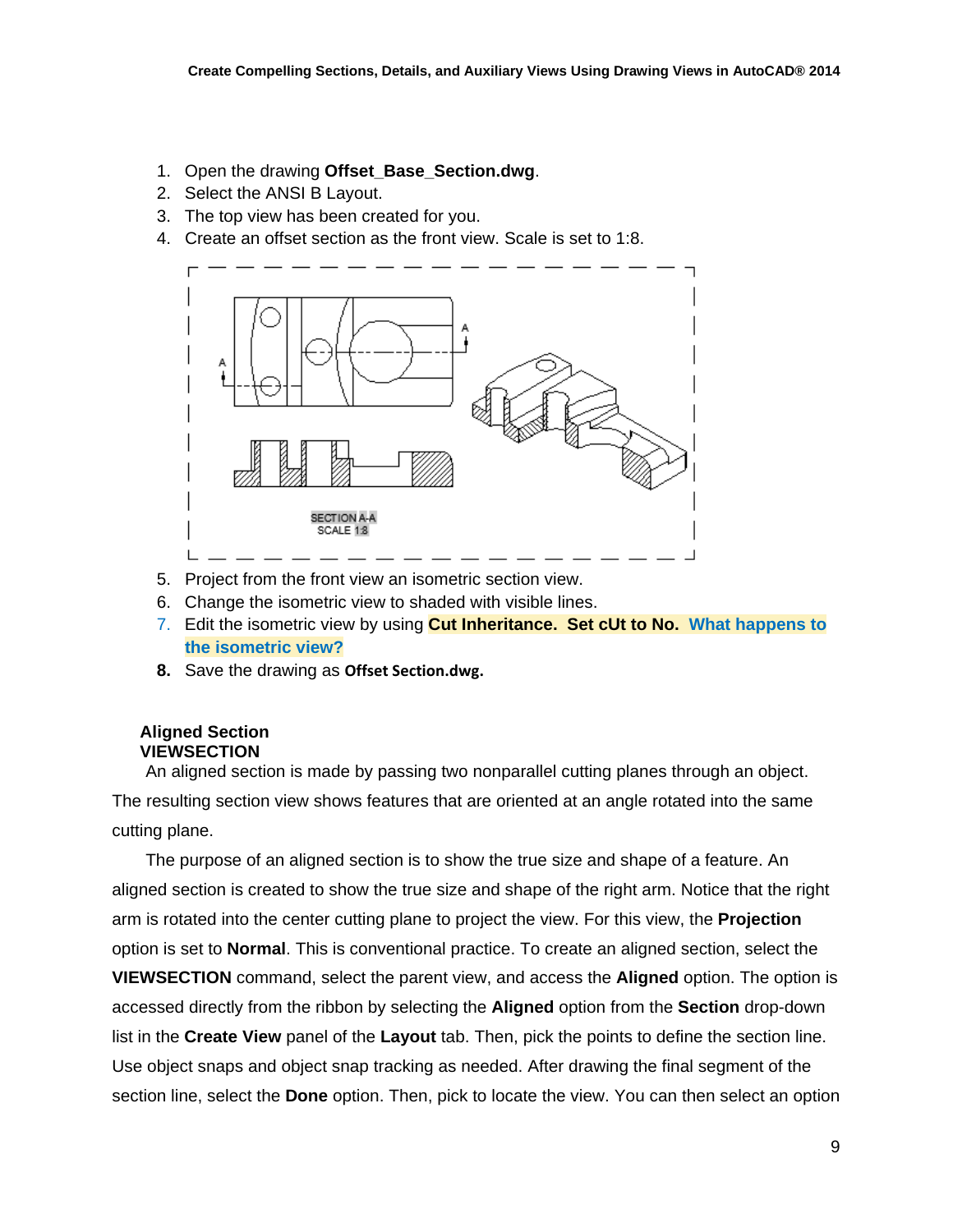or press [Enter] to exit the command. The options are the same as those available when creating a full section.

- 1. Open the drawing **Aligned-Section.dwg**.
- 2. Select the ANSI A Layout.
- 3. The top view has been created for you.
- 4. Create an aligned section as the front view.



- 5. Create a new view section style and apply with the text height set to .125.
- 6. Double click on the front view to set the projection from orthogonal to normal.
- 7. Project the top view as an isometric view.
- 8. Edit the isometric view by turn off tangent edges.
- 9. Edit the isometric view by changes the appearance to shaded with visible lines.



10. Save the drawing as **Aligned.dwg.**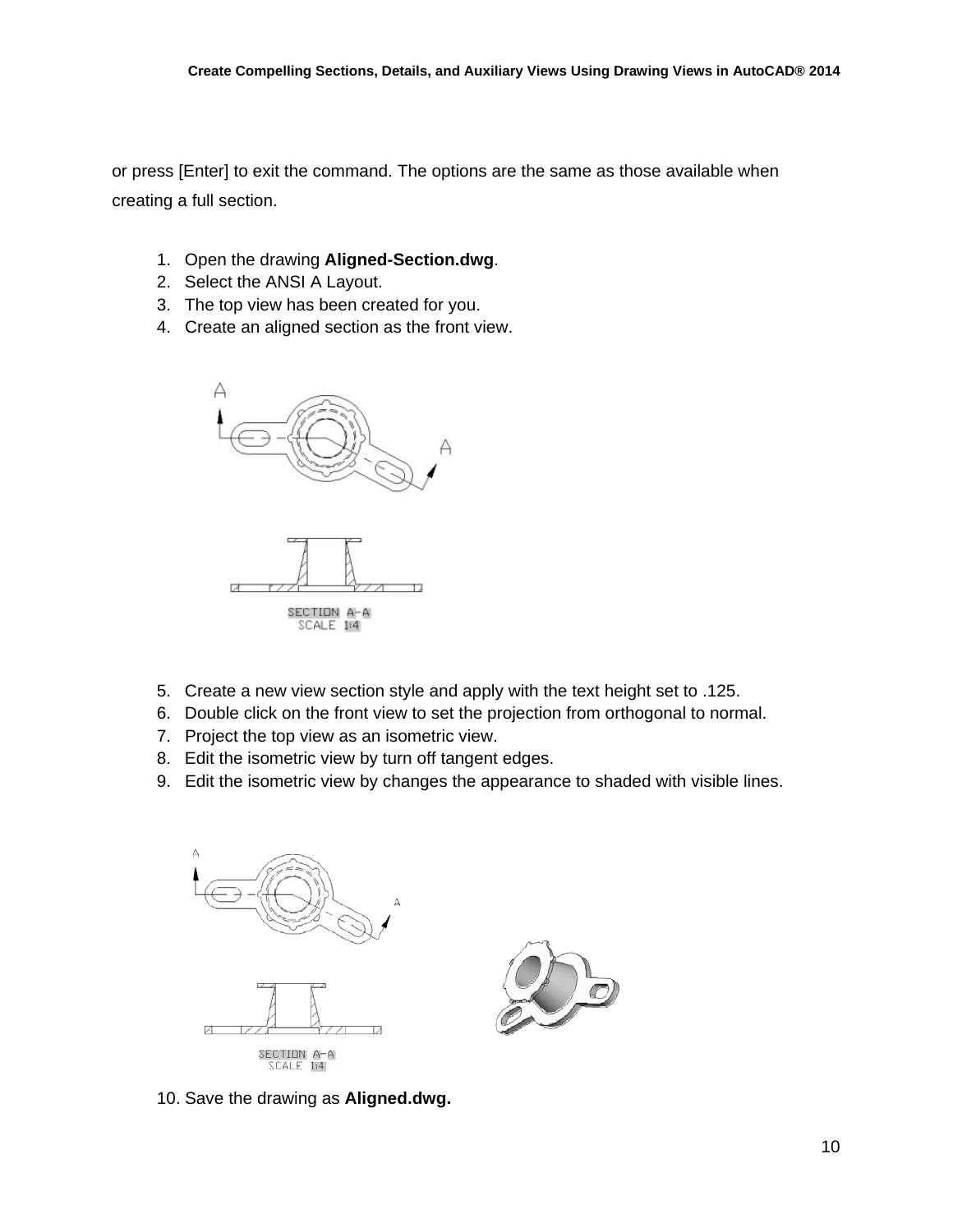### **Creating a Section View from an Object**

You can select an object in the paper space layout to use as the section line when creating a section view. This is a useful method when it is difficult to locate points using the **VIEWSECTION** command. To use an object as the section line, select the **VIEWSECTION** command, select the parent view, and access the **Object** option. The option is accessed directly from the ribbon by selecting the **From Object** option from the **Section** drop-down list in the **Create View** panel of the **Layout** tab. Then, select the object and press [Enter]. Pick a point to locate the view. The object you select determines the type of section created. A **polyline** is drawn in the desired location prior to accessing the **From Object** option of the **VIEWSECTION** command. This is an alternate way to create the section view and may be easier than picking points. When using the **Object** option, the selected object is automatically deleted after creating the section view.



#### **Constraining Section Lines**

When picking points to define a section line, you have the option to apply constraints to control the location of the line. If **Infer Constraints** is activated, constraints are automatically applied when you pick points. The **Infer Constraints** button on the status bar controls whether constraints are inferred when drawing new objects. Inferring constraints provides a way to constrain the geometry of the section line to the geometry in the drawing view. This is similar to applying constraints automatically when drawing objects in model space.

### **Excluding Components from Sectioning**

Certain features in section views, such as fasteners, are not shown sectioned. For example, components such as screws, pins, and thin-walled objects in an assembly are shown without section lines. This practice conforms with drafting standards. When creating a section view from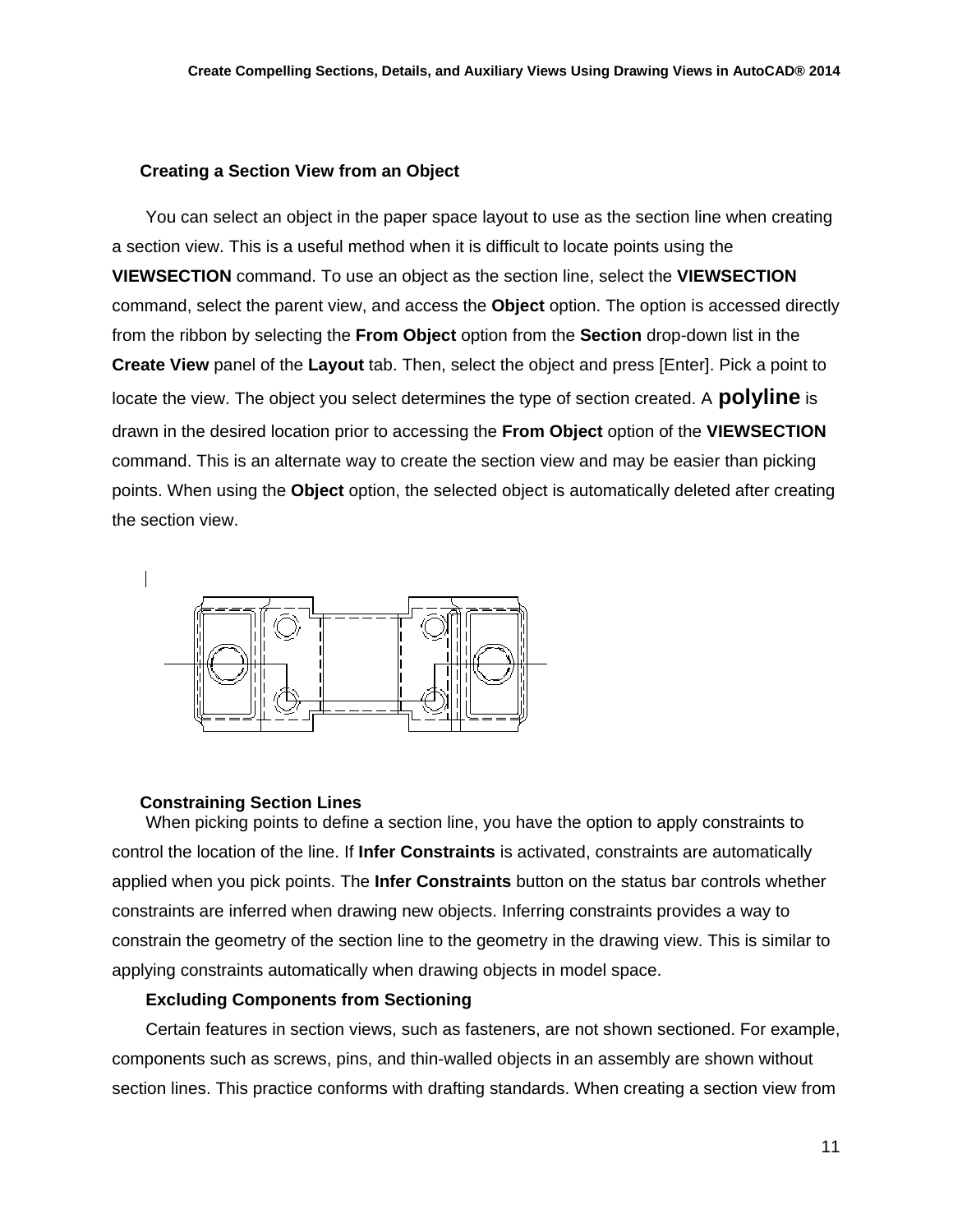a parent view that includes items such as fasteners and shafts, you can use the **VIEWCOMPONENT** command to control how sectioning is applied.





## **Editing Section Views**

The **VIEWEDIT** command, can be used to edit the properties of a section view. You can quickly initiate this command by double-clicking on a section view. This displays the **Section View Editor** contextual ribbon tab. Many of the same options used when creating a section view are available in this tab. Additional options may be available depending on the type of view selected.

The **Cut Inheritance** option is available when a view created from a section view inherits the section cut. An example of this is an isometric view projected from a section view. By default, the isometric view shows the section cut with the sectioned portion hatched. To remove the section cut from the isometric view, expand the **Cut Inheritance** drop-down list in the **Section View Editor** contextual ribbon tab and uncheck the **Section cut** option. This resets the view to an isometric view without sectioning.

### **Detail Views**

A **detail view** shows a selected portion of a view to clarify model details. A detail view is projected from a parent view and is typically shown at a larger scale. As with other types of projected views, the detail view is linked to the parent view. Detail views are created using the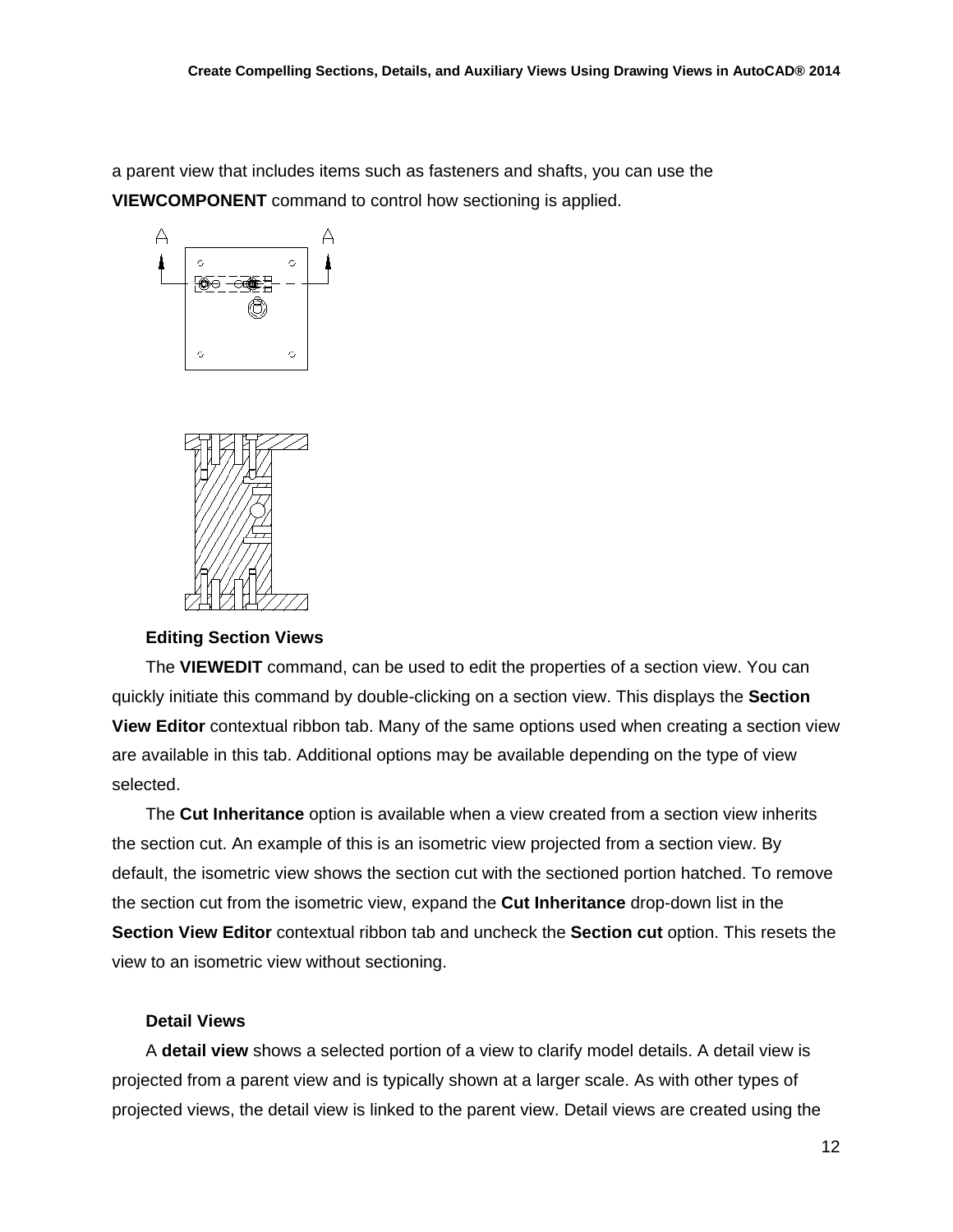**VIEWDETAIL** command. A detail view is created by drawing a circular or rectangular boundary to define the extents of the view. You can create detail views from an AutoCAD 3D model or an Autodesk Inventor file.

Detail views are *associative*. As with other types of drawing views, detail views are updated automatically when model changes are made if the **VIEWUPDATEAUTO** system variable is set to 1.

## **VIEWDETAILSTYLE**

The **VIEWDETAILSTYLE** command is used to create and modify detail view styles. This command accesses the **Detail View Style Manager** dialog box, Picking the **New…** button allows you to create a new detail view style. Picking the **Modify** button opens the **Modify Detail View Style** dialog box for the selected style. The tabs in the **New Detail View Style** dialog box or the **Modify Detail View Style** dialog box are used to make settings for the detail identifier, detail boundary, and detail view label. As with other types of styles, develop standards for detail views in accordance with company or industry standards.



## **VIEWDETAIL**

Creating a detail view is similar to creating a section view. To create a detail view, select the **VIEWDETAIL** command and then select the parent view. The default method for creating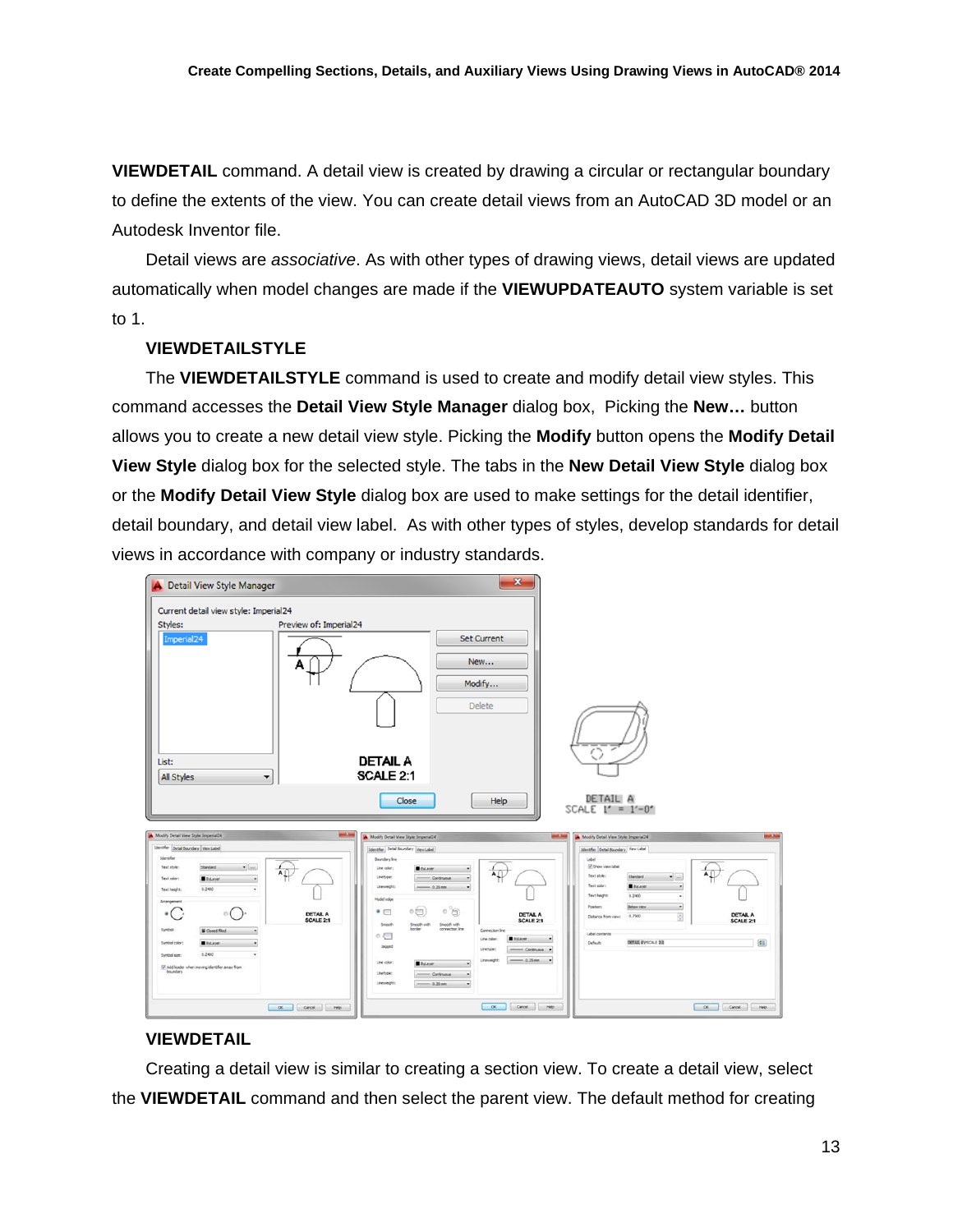the view is to create a circular detail boundary. This is the preferred display for most detail views. You can change the boundary type to rectangular using the **Boundary** option. With the **Rectangular** option, a rectangular detail boundary is drawn and the detail view has a rectangular outline.

| Detail      |  |
|-------------|--|
| Circular    |  |
| Rectangular |  |

 Selecting one of the options from the **Detail** drop-down list in the **Create View** panel of the **Layout** tab on the ribbon begins the command and sets the appropriate boundary type. If you are creating a circular detail boundary, select the parent view and then pick a point to specify the center of the view. At the next prompt, drag the cursor or enter a value to set the size of the boundary. Then, pick a point to locate the view. A rectangular detail boundary is created in the same manner. After locating the view, you can select an option or press [Enter] to exit the command. You can adjust options using the **Detail View Creation** contextual ribbon tab. You can also use dynamic input or the command line.

The **Hidden Lines**, **Scale**, **Visibility**, and **Move** options are the same as those previously discussed for section views. The **Model Edge** option is used to adjust the edges of the detail view and set border display and leader options. The **Smooth** option creates a smooth edge for the view. This is the default option. The **Smooth with Border** option creates a smooth edge for the view and draws a circular or rectangular border, depending on the type of boundary specified. The **Smooth with Connection Line** option creates a smooth edge, draws a circular or rectangular border, and attaches a leader from the detail symbol in the parent view to the detail view. The **Jagged** option creates the view with a jagged edge. With this option, no border is displayed and the view does not have a leader attached. The **Annotation** option allows you to adjust the view identifier and specify whether a view label is shown.

Once created, detail views can be edited by editing the detail boundary or detail identifier. To edit the detail boundary, select the boundary and hover over one of the four boundary grips to display a shortcut menu. The options allow you to stretch the boundary and change the boundary type to circular or rectangular. Hovering over the detail identifier grip allows you to move the identifier or reset the identifier to the initial position.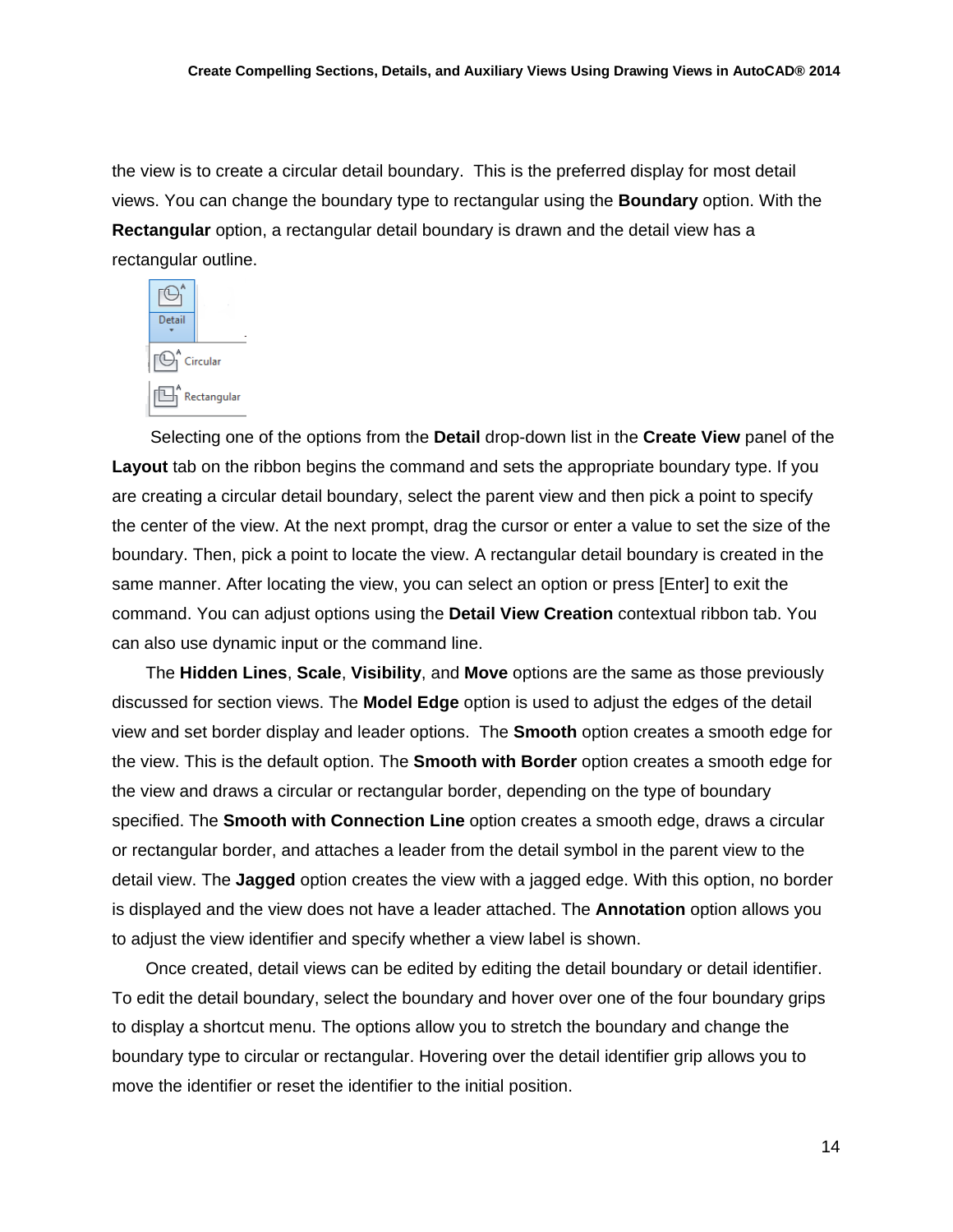You can also edit a detail view by using the **VIEWEDIT** command, or by selecting the view to display a base grip and a parameter grip for changing the scale. The detail view label is an mtext object. It can be moved by selecting the label and then selecting the base grip to access the standard grip editing options.

- 1. Open the drawing **3D-Chair.dwg**.
- 2. Select the ANSI A layout.
- 3. Create a base view as the front view. (Note: you will need to set the orientation to right side to place as the front view).
- 4. Create a four view drawing with the isometric view show as shaded with visible lines. Figure Detail1.jpg



- 5. Create two circular detail views of the side of the chair and the roller on the leg.
- 6. Double click on the detail views to change the scales as shown.



7. Save the drawing as **3D\_Chair.dwg.**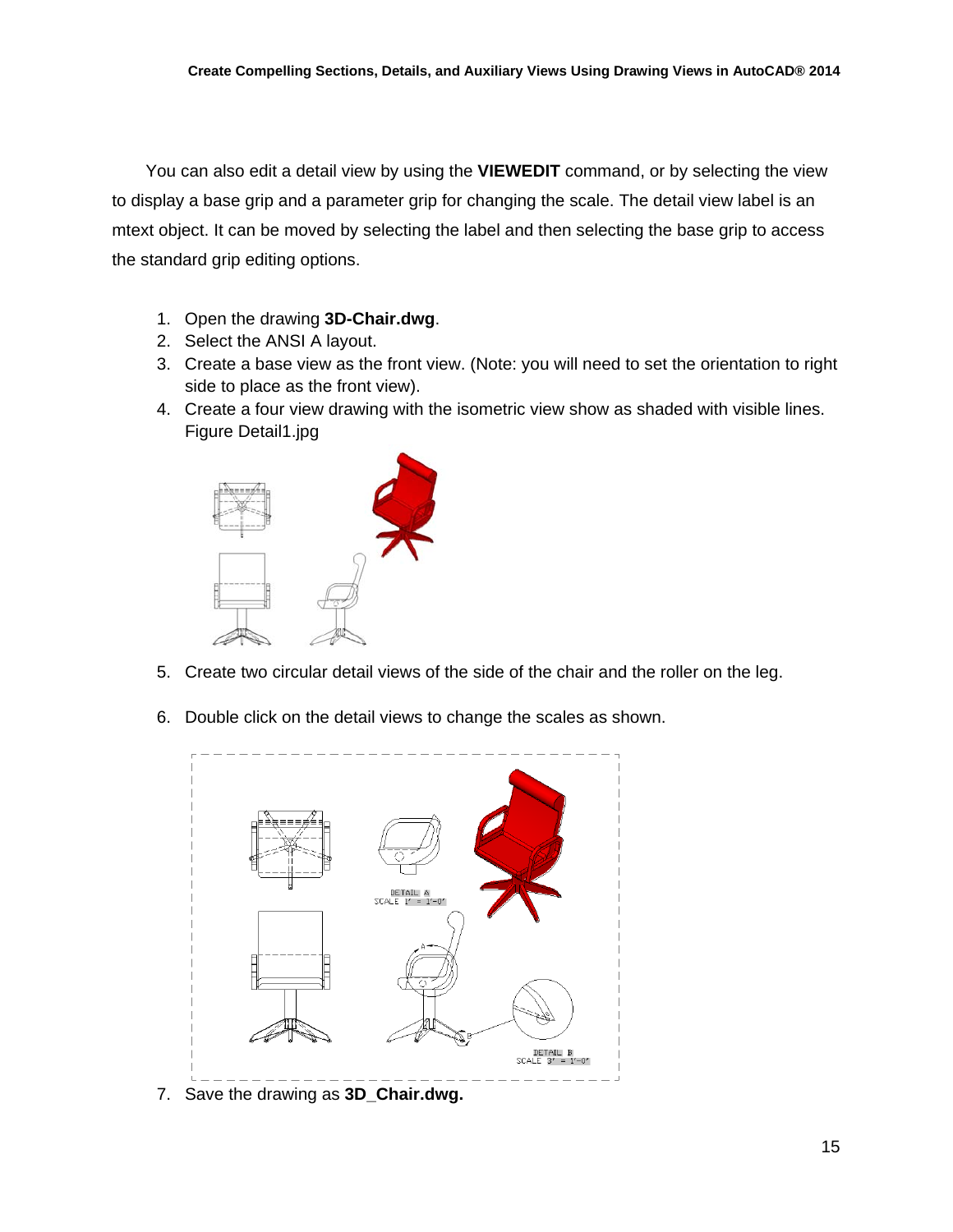# **Auxiliary Views**

An undocumented feature in AutoCAD is the ability to create an auxiliary view by using a section view. Often, a multiview drawing contains inclined surfaces that do not describe the true size or shape of features in a regular orthographic view. To establish an auxiliary view, you can draw a full section line using the **Full** option of the **VIEWSECTION** command. When specifying the section line, pick two points on the inclined surface. If needed, draw a parallel construction line across the inclined surface and use it to create the section line. The auxiliary view plane is oriented parallel to the inclined edge of the surface and the view is created perpendicular to the surface. To remove the display of the section line and view label from the drawing, freeze the **MD\_Annotation** layer.

- 1. Open the drawing **Auxiliary\_View.dwg**
- 2. Select the ANSI A Layout.
- 3. The four views have been created for you. Use grips to space the views apart.
- 4. Create an auxiliary view by one of the following two methods:
- 5. Use a full section by placing a line parallel and touching to the inclined edge of the front view. (Note: you may need to draw a construction line across the inclined edge to assist in placing the full section line) Note: There are rounds at the edges of the face of the part Notice that no hatch pattern is created.
- 6. You can also draw a polyline across the inclined edge of the front view and use the Object option to create the auxiliary view). Note: There are rounds at the edges of the face of the part). Notice that no hatch pattern is created.
- 7. Where did the section line go? Freeze the MD Annotation layer.
- 8. Erase any construction lines used in placing the section line.







9. Save the drawing as **Aux1.dwg.**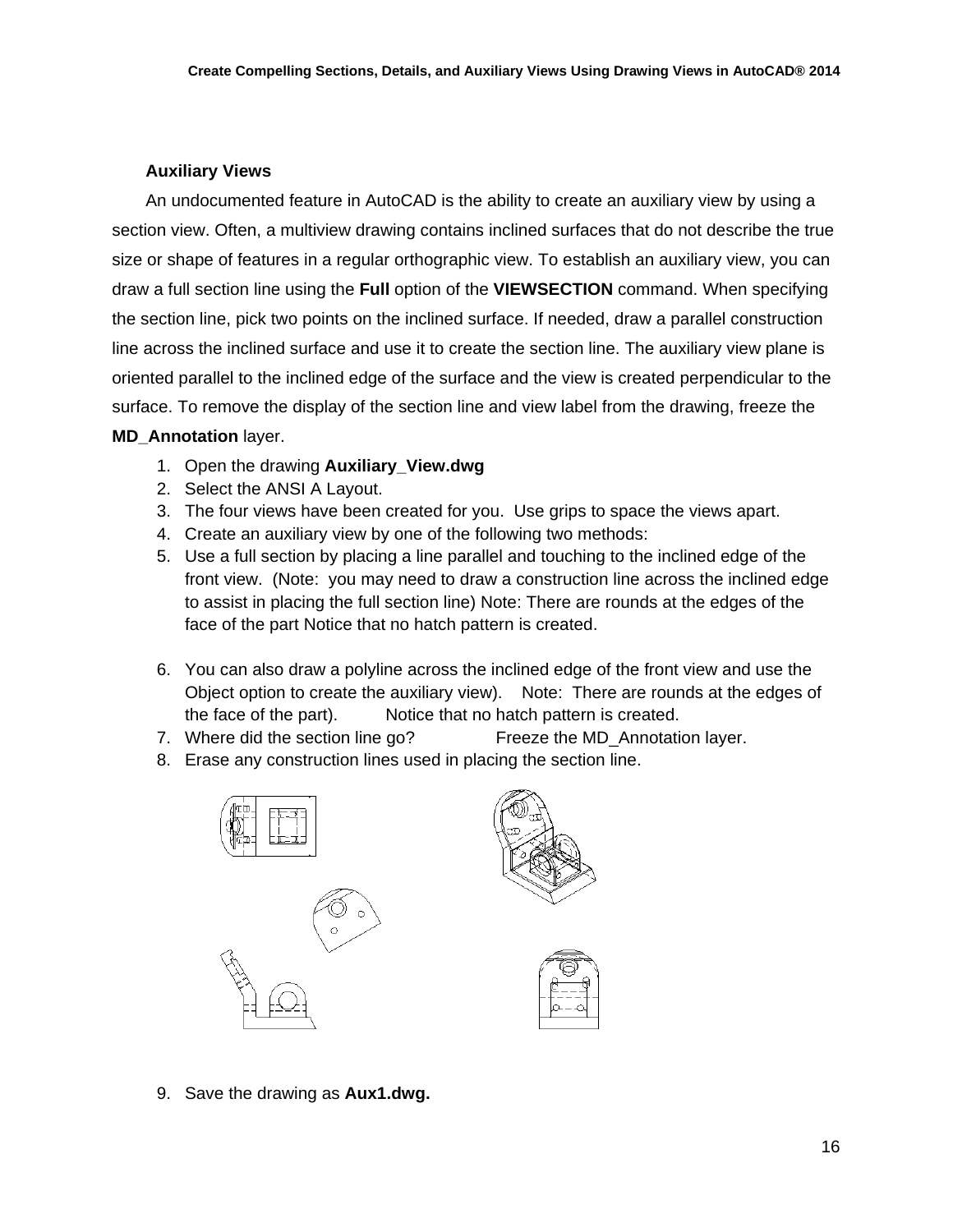### **Dimensioning Drawing Views (AutoCAD 2013 and 2014)**

After placing drawing views on a paper space layout, you can dimension each view as needed in the layout. When dimensioning drawing views, make sure that the **DIMASSOC** system variable is set to 2 so that associative dimensions are created. Associative dimensions are associated to the dimensions of the model and update when the physical model changes. However, depending on edits to the model geometry, some dimensions can become disassociated.

Associative dimensions added to a drawing view are attached to the underlying object geometry. As the size or location of an object changes, the associative dimensions automatically adjust to their new size or location. Associative dimensions can become disassociated when a 3D model is modified or updated and the dimensions describing the underlying geometry lose their attached location. The **Annotation Monitor** is used to monitor and notify you of any changes in the associativity of dimensions placed in drawing views. This feature can be turned on by picking the **Annotation Monitor** button on the status bar. The **Annotation Monitor** is turned off by default, but it is automatically activated when a model is edited and dimensions are updated. The status of the **Annotation Monitor** is controlled by the **ANNOMONITOR** system variable.

The **Annotation Monitor** icon in the notification tray of the status bar provides feedback regarding the state of associative dimensions. If any associative dimensions become disassociated, the icon turns red and a balloon notification appears. In addition, yellow alert icons appear in the layout next to the disassociated dimensions. You can click the balloon notification link to delete the dimensions all at once, or you can pick on individual alert icons in the layout to update the dimensions.

- 1. Open the drawing **Half\_Section-Dimension.dwg**
- 2. Set the system variable DIMASSO to 2.
- 3. Dimension the drawing as shown.